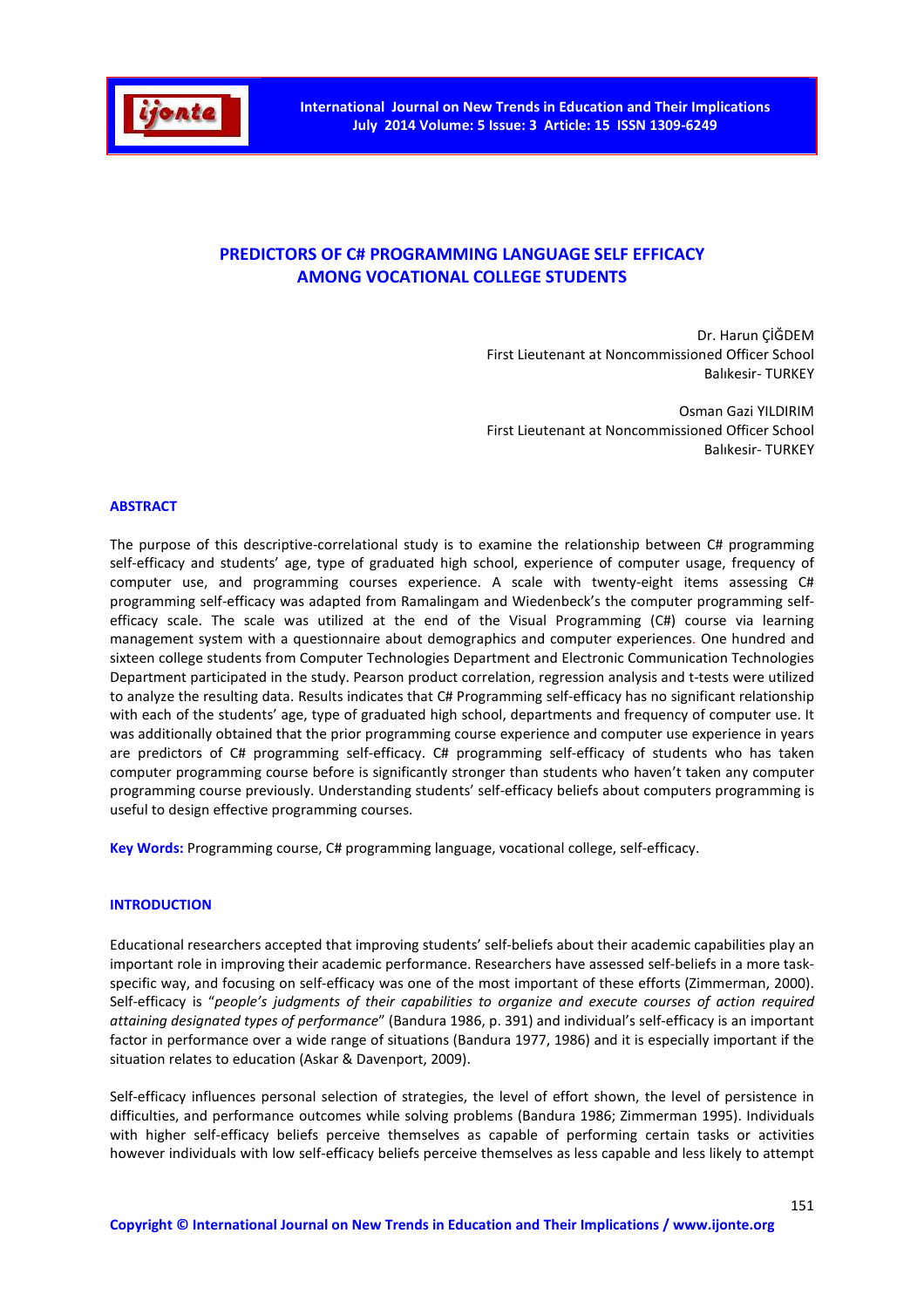

at these certain tasks or activities (Askar & Davenport, 2009; Aşkar & Umay, 2001; Bandura, Adams, & Beyer, 1977; Wiedenbeck, 2005).

According to Bandura (1977, 1986), four sources of information: the individual's experience related to the skill, experiences of observing the performance of others similar to oneself, verbal persuasion, and physiological reactions -fear, stress, also fatigue, aches & pains- that people use partly to judge their capacities, affect individuals' self-efficacy beliefs. Self-efficacy measures focus on respondents' qualifications to achieve given task demands, not their personalities or their feelings about themselves in general (Zimmerman, 2000). This is also applicable to computer programming domain - how students consider themselves to perform while doing computer programming tasks-projects. Researches related to computer self-efficacy has been studied, however fewer researches related to computer programming self-efficacy has been done.

Ramalingam, La Belle, and Wiedenbeck (2004) explored the effects of students' self-efficacy and mental models of programming on learning to program. They found that previous programming experience influence programming self-efficacy. In another study, Askar and Davenport (2009) identified variables that are related to engineering students' Java programming self-efficacy in Turkey, concluding with gender, computer experience, and family usage of computers factors. They found that self-efficacy of students influenced by computer experience and computer skills, and also they found students' gender and family usage of computers didn't affect students' self-efficacy. In a Nigerian University, Jegede (2009) investigated engineering students' Java programming self-efficacy related with students' programming experience. The findings from the study showed that there is significant relationship between students' Java programming self-efficacy and each of the computer use and programming experience factors. Taking programming course and weighed scores of programming courses were found as predictors of Java Programming self-efficacy.

Studies identifying distinct factors affecting programming self-efficacy of vocational college students are absent. In this context, recognizing these factors is important in order to teach students computer programming skills effectively.

This study investigates relationship between C# self-efficacy and each of students' age, type of graduated high school, experience of computer usage in years, frequency of computer use, and programming courses experience. This study will answer the following questions:

- 1. Is there a significant difference between Computer Technologies students and Electronic Communication Technologies students' C# programming self-efficacy?
- 2. How do students' age, type of graduated high school, experience of computer usage in years, frequency of computer use, and programming courses experience affect C# programming self-efficacy beliefs?

## **METHOD**

Participants, research instruments, data collection and method of analysis are described in this section.

## **Participants**

Data were collected across a vocational college in Balıkesir, Turkey, in January, 2014. Study participants consisted of 116 students enrolled in "Visual Programming (C#)" course. Twenty-nine students were from Computer Technologies Department and other students were from Electronic-Communication Technologies Department. Visual programming is a must course for all students from two departments. According to the innate nature of school, majority of the students were male, which can be considered as a limitation for the entire study. Participants' demographics data were as in the Table 1.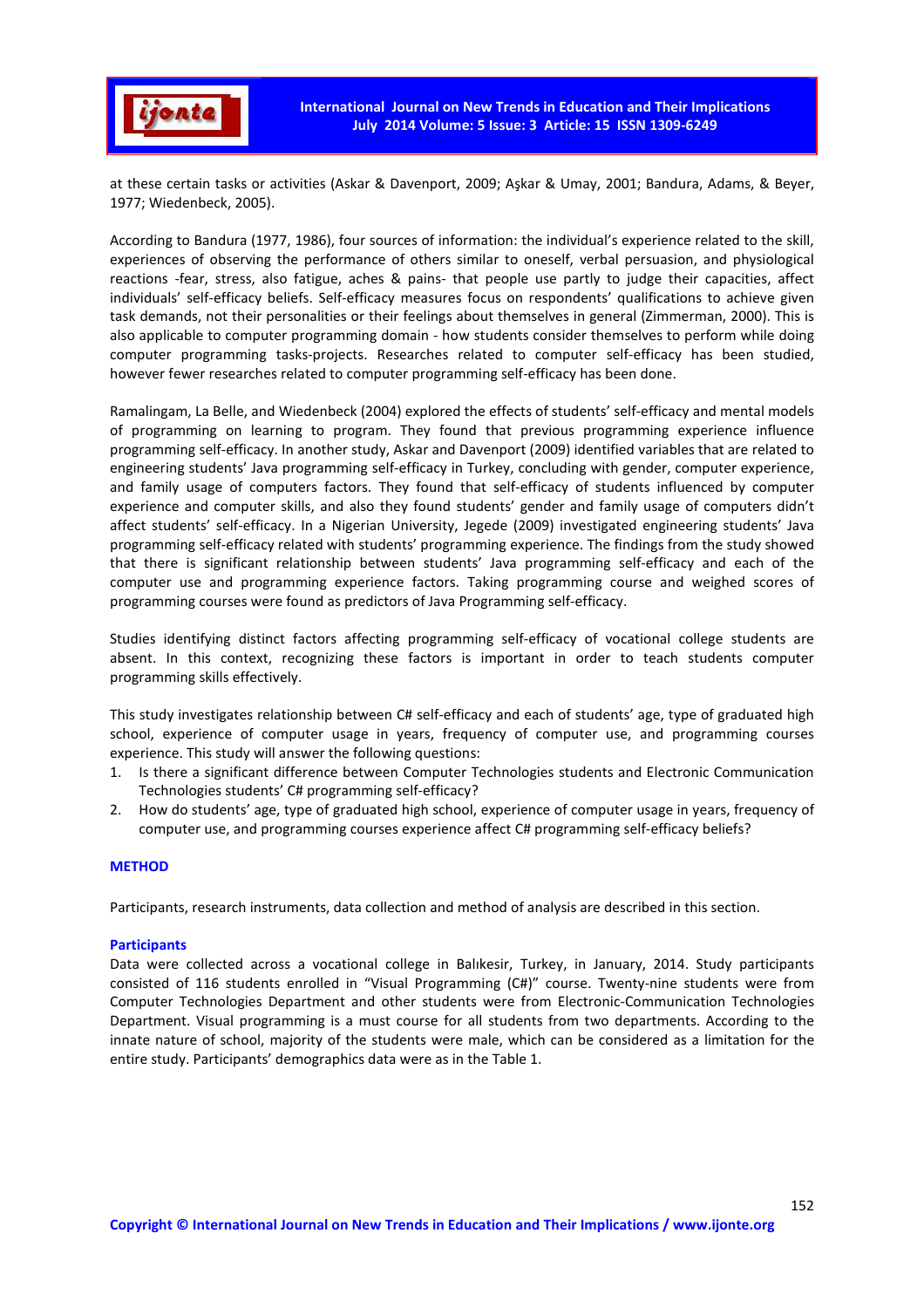

|                                |                          | n              | Percentages (%) |
|--------------------------------|--------------------------|----------------|-----------------|
| Gender                         | Male                     | 114            | 99.3            |
|                                | Female                   | $\overline{2}$ | 0.7             |
|                                | 18                       | 13             | 11.2            |
|                                | 19                       | 31             | 26.7            |
| Ages                           | 20                       | 45             | 38.8            |
|                                | 21                       | 21             | 18.1            |
|                                | 22                       | 5              | 4.3             |
|                                | 23                       | 1              | .9              |
| Types of Graduated High School | Computer-Electronic      | 84             | 72.4            |
|                                | <b>Other Departments</b> | 32             | 27.6            |
| Departments                    | Computer                 | 29             | 25.0            |
|                                | Electronic               | 37             | 75.0            |
| Programming Course Experience  | Yes                      | 29             | 25.0            |
|                                | No                       | 87             | 75.0            |

# Table 1: Participants' *Demographics*

All subjects were asked to respond to the instrument and their responses were guaranteed confidentiality and they were told that the data gathered would only be used for academic purposes. All of 116 students filled out the questionnaire. Students who are from ECT are sophomores and students who are from CT are freshmen.

#### **Research Instruments**

Students completed an online questionnaire with two sections through learning management system at the end of the semester. The first section was related to students' demographic/personal data including age, department, experience of computer usage in years, frequency of computer use and programming course experience.

The second section of the instrument was C# programming self-efficacy scale. It includes 28 items with sevenpoint Likert scale. Items of C# programming self-efficacy scale were adapted from the computer programming self-efficacy scale of Ramalingam and Wiedenbeck (1998), such as: "I can write syntactically correct C# statements."; "I can write a C# program that computes the average of any given number of values.", "I can develop my own C# applications.", "I could come up with a suitable strategy for a given programming project in a short time." The items are presented positively worded statements and the scale, which was in Turkish, is given in Appendix 1. The items were coded from 7 (absolutely confident) to 1 (mostly not confident). A higher score indicated higher C# programming self-efficacy. Maximum score that can be obtained from the scale was 196 while the minimum was 28. In order to determine the internal reliability of the scale, researchers performed a reliability analysis with the use of Cronbach's alpha after the data collection phase by using SPSS 20.0 computer software. The reliability of the scale was 0.97.

#### **Data analysis procedures**

The online questionnaire was utilized at the end of 2013/2014 academic year fall semester. The SPSS statistical package program was used to analyze the data using descriptive statistics, independent samples t-test, Pearson product correlation and regression analysis.

## **FINDINGS**

#### **Descriptive statistics**

C# Programming Self-Efficacy items' means and standard deviations are presented in Table 2.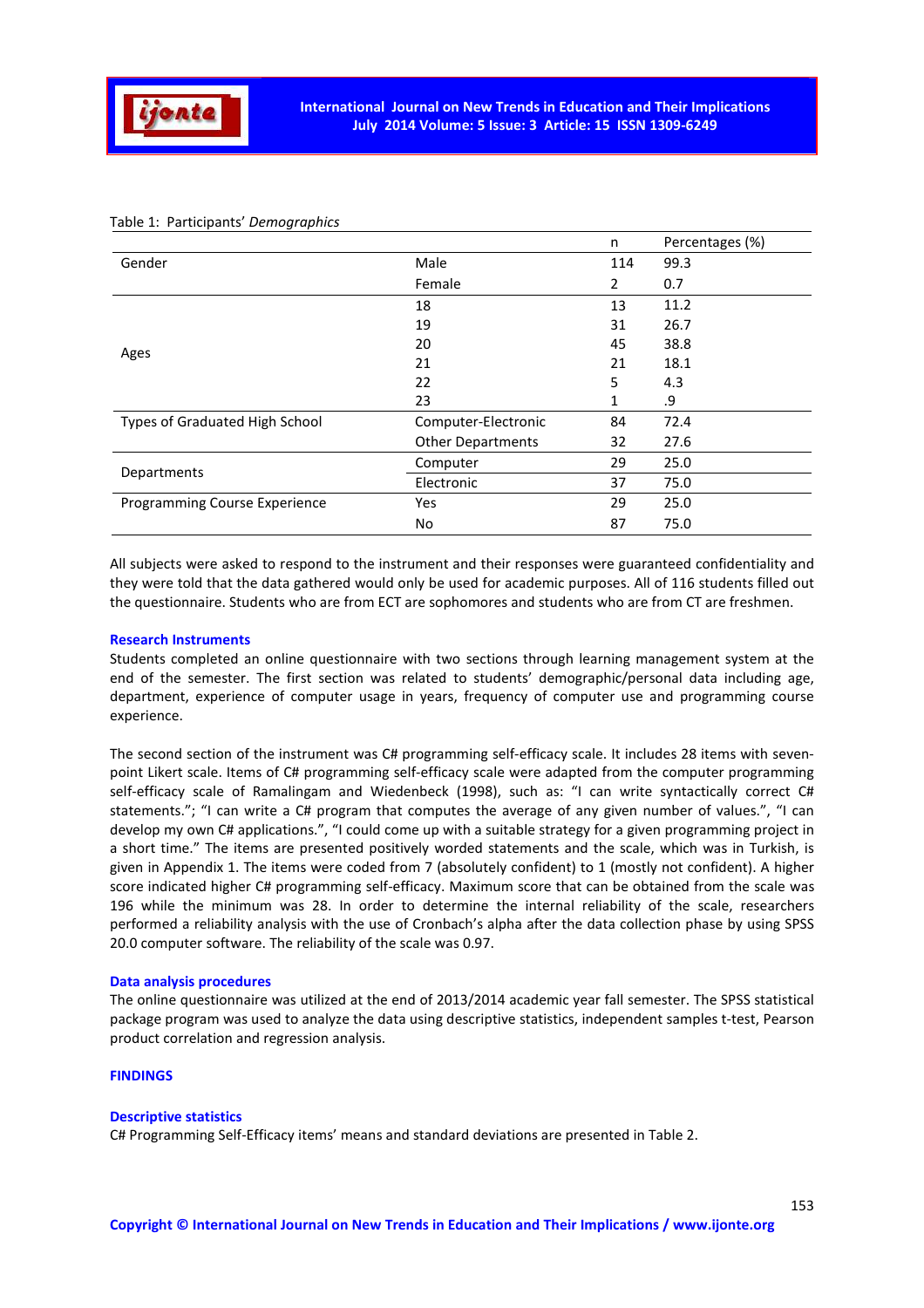

|                | N   | Min            | Max            | Mean   | <b>SD</b> |
|----------------|-----|----------------|----------------|--------|-----------|
| $\mathbf{1}$   | 116 | $\mathbf{1}$   | $\overline{7}$ | 5.03   | 1.520     |
| $\overline{2}$ | 116 | $\mathbf{1}$   | $\overline{7}$ | 5.37   | 1.436     |
| 3              | 116 | $\mathbf{1}$   | $\overline{7}$ | 5.00   | 1.358     |
| 4              | 116 | $\mathbf{1}$   | $\overline{7}$ | 5.67   | 1.394     |
| 5              | 116 | $\mathbf{1}$   | $\overline{7}$ | 5.63   | 1.386     |
| 6              | 116 | $1\,$          | $\overline{7}$ | 5.51   | 1.423     |
| $\overline{7}$ | 116 | $1\,$          | $\overline{7}$ | 5.53   | 1.405     |
| 8              | 116 | $\mathbf{1}$   | $\overline{7}$ | 5.25   | 1.426     |
| 9              | 116 | $1\,$          | $\overline{7}$ | 4.77   | 1.517     |
| 10             | 116 | $\mathbf{1}$   | $\overline{7}$ | 4.58   | 1.481     |
| 11             | 116 | $1\,$          | $\overline{7}$ | 4.21   | 1.541     |
| 12             | 116 | $1\,$          | $\overline{7}$ | 4.66   | 1.486     |
| 13             | 116 | $1\,$          | $\overline{7}$ | 4.83   | 1.476     |
| 14             | 116 | $1\,$          | $\overline{7}$ | 4.65   | 1.470     |
| 15             | 116 | $1\,$          | $\overline{7}$ | 5.36   | 1.404     |
| 16             | 116 | $1\,$          | $\overline{7}$ | 4.88   | 1.510     |
| 17             | 116 | $\overline{2}$ | $\overline{7}$ | 5.81   | 1.244     |
| 18             | 116 | $\overline{2}$ | $\overline{7}$ | 5.74   | 1.346     |
| 19             | 116 | $\mathbf{1}$   | $\overline{7}$ | 5.50   | 1.460     |
| 20             | 116 | $1\,$          | $\overline{7}$ | 4.95   | 1.382     |
| 21             | 116 | $\overline{2}$ | $\overline{7}$ | 5.16   | 1.265     |
| 22             | 116 | $1\,$          | $\overline{7}$ | 4.72   | 1.336     |
| 23             | 116 | $1\,$          | $\overline{7}$ | 4.76   | 1.436     |
| 24             | 116 | $1\,$          | $\overline{7}$ | 4.78   | 1.555     |
| 25             | 116 | $\mathbf{1}$   | $\overline{7}$ | 4.46   | 1.546     |
| 26             | 116 | $\mathbf{1}$   | $\overline{7}$ | 4.38   | 1.748     |
| 27             | 116 | $\mathbf{1}$   | $\overline{7}$ | 4.47   | 1.639     |
| 28             | 116 | $\mathbf{1}$   | $\overline{7}$ | 4.79   | 1.639     |
| Total          | 116 | 56             | 196            | 140.44 | 30.53     |

Mean and SD of C# programming self-efficacy scores according to type of graduated high school, department and even taken programming course of the participants are presented in Table 3.

Table 3: Mean and SD of Self-Efficacy Scores according to Type of Graduated High School, Department and even Taken Programming Course of the freshman

|                                              | N  | Mean   | <b>SD</b> |
|----------------------------------------------|----|--------|-----------|
| Type of High School Graduated                |    |        |           |
| Computer - Electronic                        | 84 | 142.97 | 27.80     |
| <b>Other Departments</b>                     | 32 | 133.81 | 36.40     |
| Department                                   |    |        |           |
| <b>Computer Technologies</b>                 | 29 | 138.96 | 32.78     |
| <b>Electronic Communication Technologies</b> | 87 | 140.94 | 29.92     |
| <b>Taken Programming Course</b>              |    |        |           |
| Yes                                          | 29 | 158.41 | 24.96     |
| No                                           | 87 | 134.45 | 29.97     |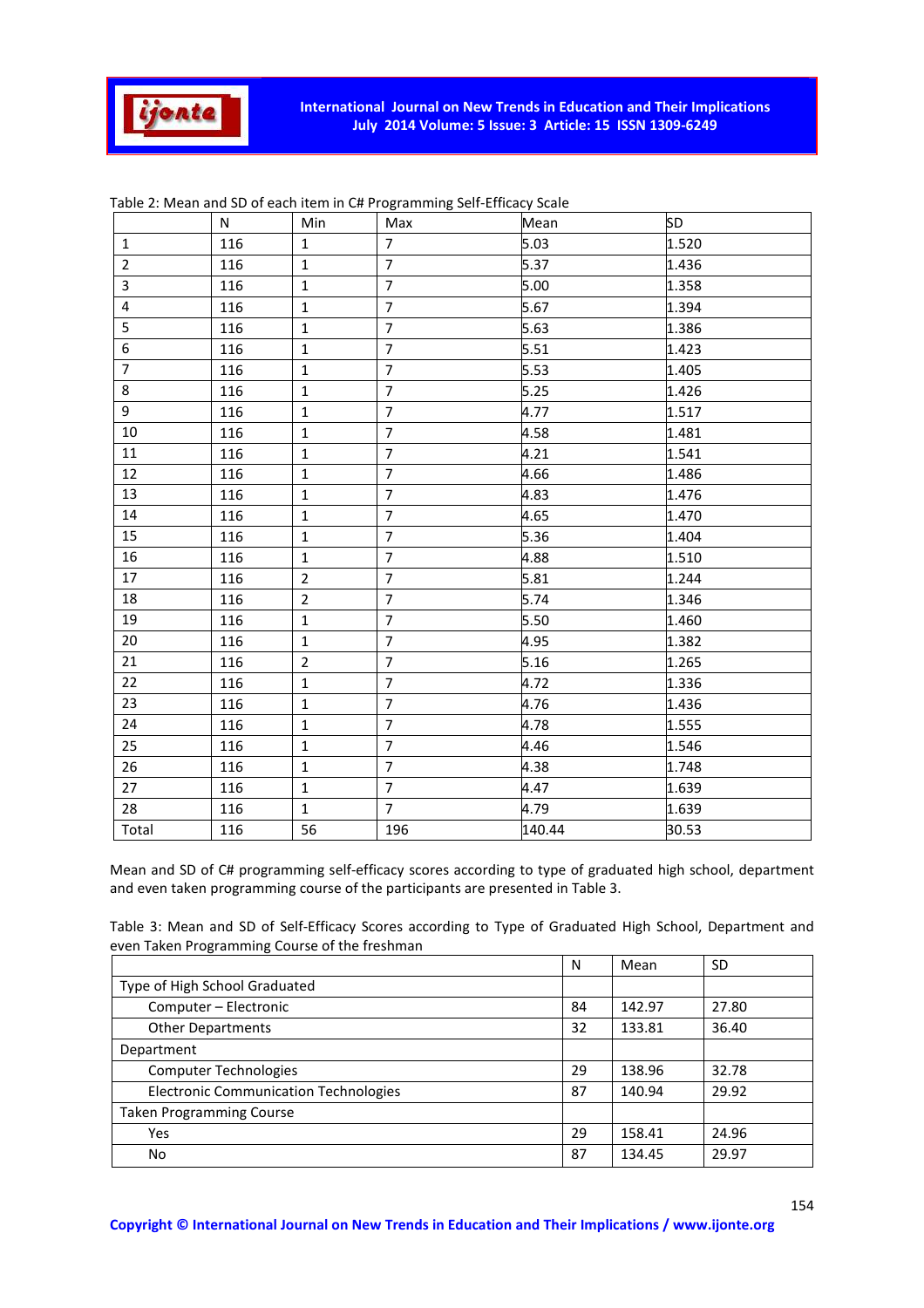

# **Differences in Students' C# Programming Self Efficacy with respect to Students' Departments, Type of Graduated High School**

An independent t-test was performed in order to ascertain whether or not there was a significant difference between students' departments in the degree of C# programming self-efficacy. Results revealed that there wasn't any significant difference in the scores for students from Computer Technologies (CT) Department (M=138.96. SD=32.78) and students from Electronic and Communications Technologies (ECT) Department (M=140.94. SD=29.92) conditions; t(114)=-.301. p=.764. These results suggest that department does not have any effect on C# Self-Efficacy.

In addition to this, there was not a significant difference in the scores for students who graduated from high schools' Computer or Electronic Departments (M=142.97, SD=27.80) and students who from other departments of high schools (M=133.81, SD=36.40), conditions; t(114)=-1.452. p=.149.

# **Correlation between C# Programming Self-Efficacy and Other Variables**

The correlations between C# Programming Self-Efficacy and participants' age, type of graduated high school, computer use experience in years, frequency of computer use, and programming course experience (ever taken programming course) are presented in Table 4.

|                                                              | Age  | Computer                   | Use | Freguency    | οt | Programming | Course |
|--------------------------------------------------------------|------|----------------------------|-----|--------------|----|-------------|--------|
|                                                              |      | <b>Experience in Years</b> |     | Computer Use |    | Experience  |        |
| $C#$ Programming Self                                        | .021 | $342**$                    |     | $-.119$      |    | $.341**$    |        |
| Efficacy                                                     |      |                            |     |              |    |             |        |
| **. Correlation is significant at the 0.01 level (2-tailed). |      |                            |     |              |    |             |        |

Table 4: Correlations between C# programming self-efficacy and other study variables

There is a significant positive correlation between students' C# programming self-efficacy, experience of computer usage in years and programming course experience (p<.001). On the other hand, there is no significant correlation between C# programming self-efficacy and the other variables (p>.001). Overall, there are positive correlations between experience of computer usage in years, programming course experience and C# programming self-efficacy. Increases in experience of computer usage in years are correlated with increases in C# programming self-efficacy and taking programming course increases C# programming self-efficacy. It is clearly inferred that age and frequency of computer use don't correlate with C# programming self-efficacy.

# **Regression Analysis of Relationship between C# Programming Self-Efficacy and Computer Using Background**

To verify whether a combination of the experience of computer usage in years and taking programming course will significantly predict C# self-efficacy, data were subjected to regression analysis. The independent variables explained only 22.3 percent of the C# self-efficacy scores ( $R^2$  = .223, *F*(2. 113) = 16.199, *p* < .001).

Table 5: The regression results predicting C# self-efficacy from experience of computer usage in years and programming course experience

| Variable                      |        | Standard<br>Error |      | t stat | p value |
|-------------------------------|--------|-------------------|------|--------|---------|
| computing experience          | 8.487  | 2.158             | .327 | 3.933  | .000    |
| programming course experience | 22.881 | 5.828             | .326 | 3.926  | .000    |

As shown in Table 5, the regression model reveals that experience of computer usage in years and programming course experience are statistically significant contributors of C# self-efficacy. Results show that experience of computer usage in years and programming course experience have almost same impact in the prediction of C# self-efficacy.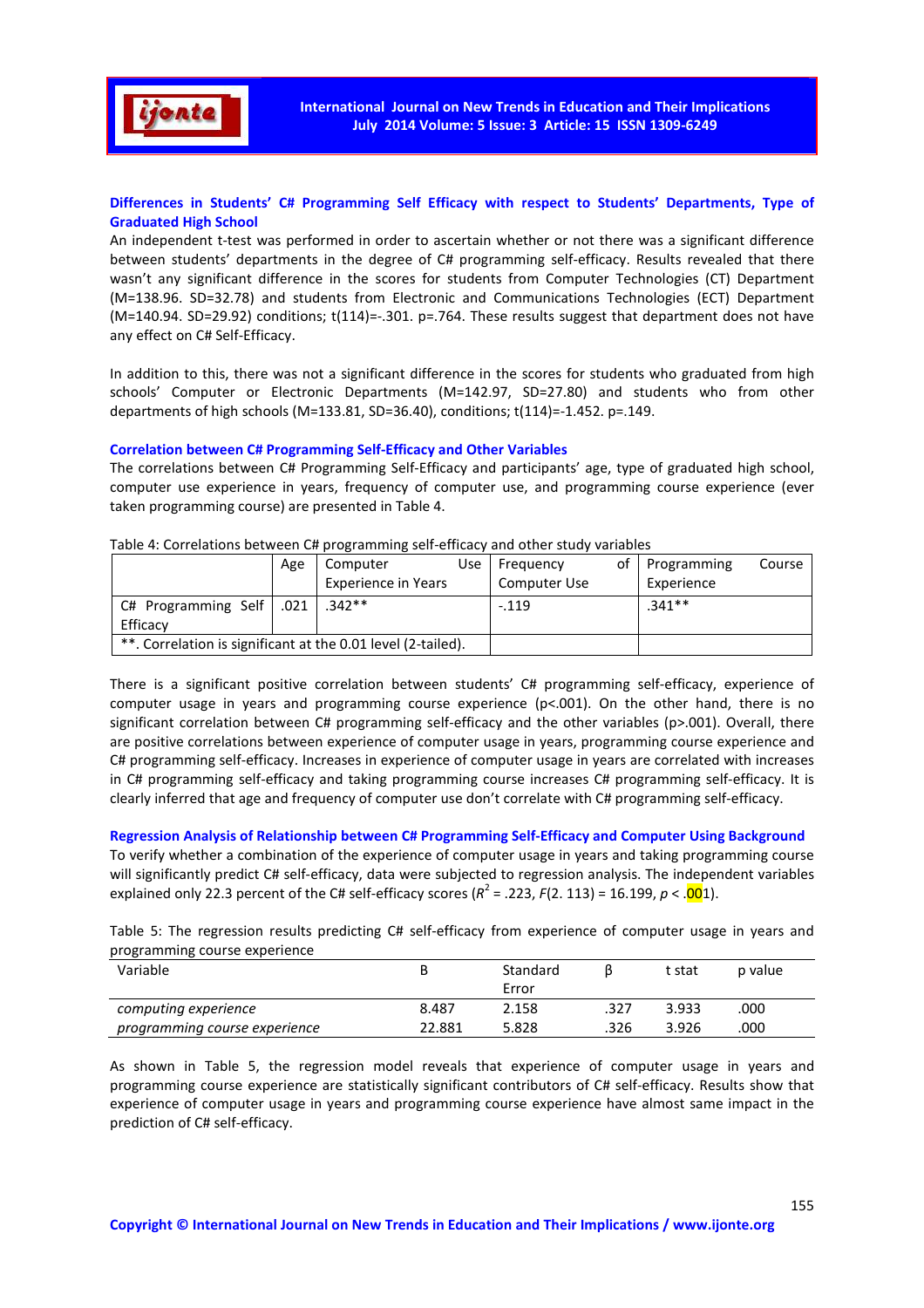

# **DISCUSSION**

The aim of this study is to investigate predictors of C# programming language self-efficacy among vocational college students. This study focuses on the relationship between C# programming self-efficacy beliefs and age, type of graduated high school, department, frequency of computer use, experience of computer usage in years and taking programming course.

Consistent with the previous findings, the present study on vocational college domain supports existing literature on taking programming course before significantly predict students' programming self-efficacy (Ramalingan & Weidenback 1998; Weidenback. 2005). We can say that programming course experience is crucial for C# programming self-efficacy. This indicates that programming course experience continues to affect students' self-efficacy till the end of the semester. However, even at the end of the semester writing, reading and understanding C# programs seem to be challenging for the students who have never taken any programming course before.

The results of this study support findings reported in previous research (Askar & Davenport 2009) about experience of computer use in years. Students' experience of computer use in years significantly predicts C# self-efficacy. On the contrary, Jegede (2009) found years of computing experience did not predict Java selfefficacy. In this study, it is found that frequency of computer use doesn't affect programming self-efficacy consisted with Jegede (2009) and contrary to Askar and Davenport (2009).

Opposite to previous research findings (Askar & Davenport. 2009), this study shows that vocational college students' departments do not cause any difference on their C# programming self-efficacy. Also, students' age, and type of graduated high school do not significantly predict C# programming self-efficacy.

It is clearly inferred that students' department, age, type of graduated high school and frequency of computer use are not critical factors to predict students' programming self-efficacy. Most important factors to predict programming self-efficacy are programing course experience and experience of computer use in years. Understanding students' self-efficacy beliefs about computers programming is useful to design effective programming courses.

## **LIMITATIONS**

Some difficulties have been experienced because C# programming was new for most of sophomores. To avoid such difficulties, students should be trained about programming at the first year of the school. This study was completed in a male dominated technical vocational school. Future research can take into account the effect of gender. The study, of college level students, concentrated on the predictors that determine a participant's C# programming self-efficacy beliefs rather than their effects on academic achievement. It would also be interesting to relate C# programming self-efficacy to students' academic achievement.

It is becoming crucial to gain a better understanding of student self-efficacy of C# programming and its relationships in order to improve teaching programming methods because self-efficacy is a critical factor of academic achievement. More importantly, it is essential to continuously investigate the factors such as level of education (undergraduate. postsecondary. secondary etc.), type of education (vocational. technical. engineering etc.), environment of education and family influences predicting self-efficacy.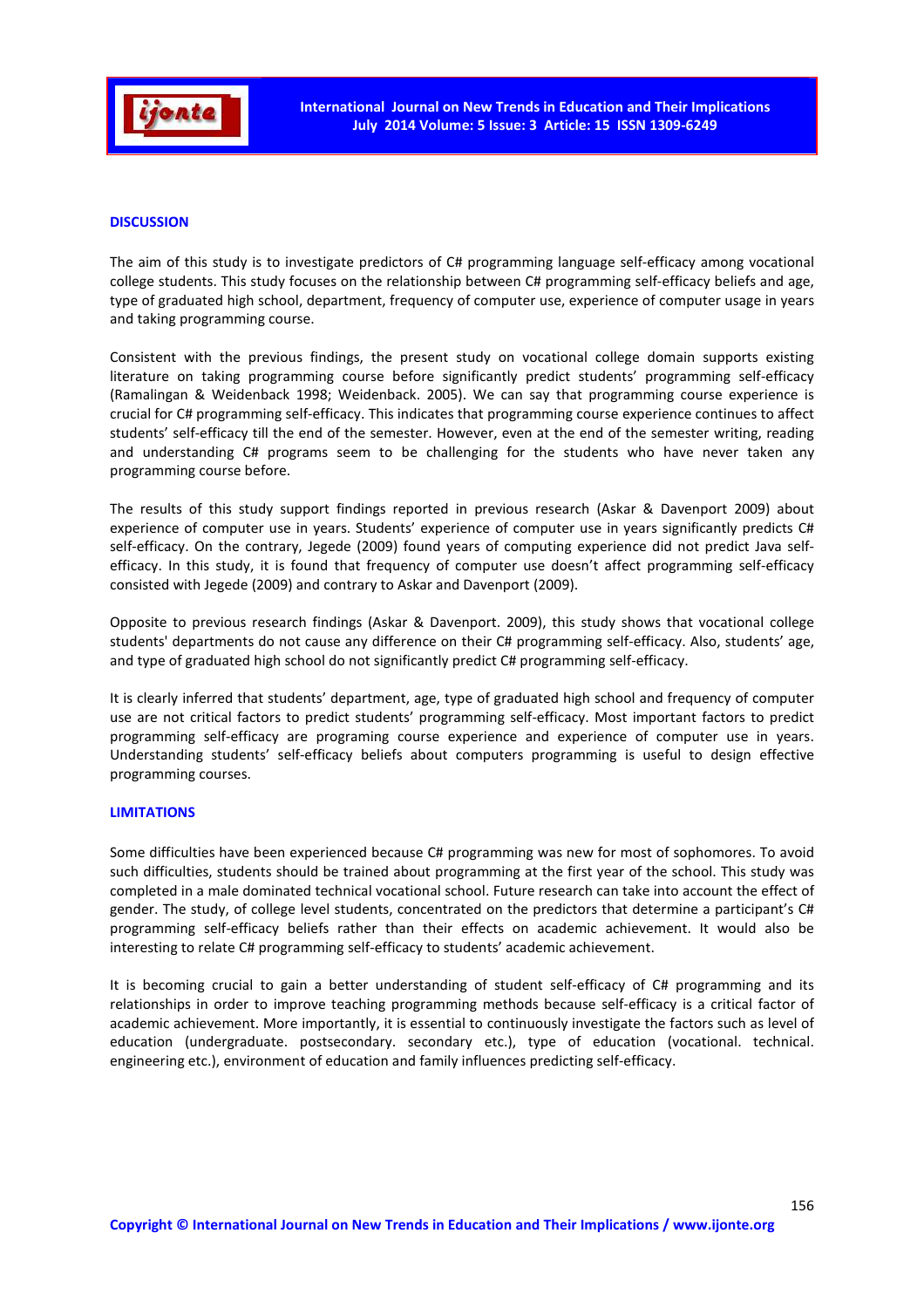

## **BIODATA AND CONTACT ADDRESSES OF AUTHORS**



Harun ÇİĞDEM is currently a lecturer at Computer Technologies Department, at Noncommissioned Officer College in Balıkesir-Turkey. He got PhD degree in Computer Education and Instructional Technologies in Anadolu University-Turkey in 2012. He has played a major role in the development of Course Portal of Non-Commisioned Officer College. He teaches operating systems, computer networks, and system and network administration courses in the college. His research interests involve Web Technologies,

blended learning, distance education and e-learning.

Dr. Harun CIGDEM First Lieutenant at Noncommissioned Officer School Balıkesir- TURKEY E. Mail: hcigdem@gmail.com



Osman Gazi YILDIRIM is currently a lecturer at Computer Technologies Department, at Noncommissioned Officer School. He got BS degree in Computer Education and Instructional Technologies in Ege University-Turkey. He teaches visual programming, object oriented programming and web programming courses in the college. His research interests involve Web Technologies, mobile learning, distance education and e-learning.

Osman Gazi YILDIRIM First Lieutenant at Noncommissioned Officer School Balıkesir- TURKEY Email: ogyildirim32@gmail.com

# **REFERENCES**

Aşkar, P. & Umay, A. (2001). Perceived computer self-efficacy of the students in the elementary mathematics teaching programme. *Journal of Hacettepe University Education Faculty 21*, 1-8.

Askar, P. & Davenport, D (2009). An investigation of factors related to self-efficacy for Java programming among engineering students. *Turkish Online Journal of Education Technology 8* (1).

Bandura, A. (1977). Self-efficacy: Toward a unifying theory of behavioral change. *Psychological Review. 84*(2). 191–215.

Bandura, A., Adams, N. E. & Beyer, J. (1977). Cognitive processes mediating behavioral change. *Journal of Personality and Social Psychology, 3,* 125-139.

Bandura, A. (1986). *Social foundations of thought and action; a social cognitive theory.* Prentice Hall. Eaglewood Cliffs. NJ.

Jegede, P.O. (2009). Predictors of Java programming self–efficacy among engineering students in a Nigerian university. *International Journal of Computer Science and Information Security, 4 (1&2).*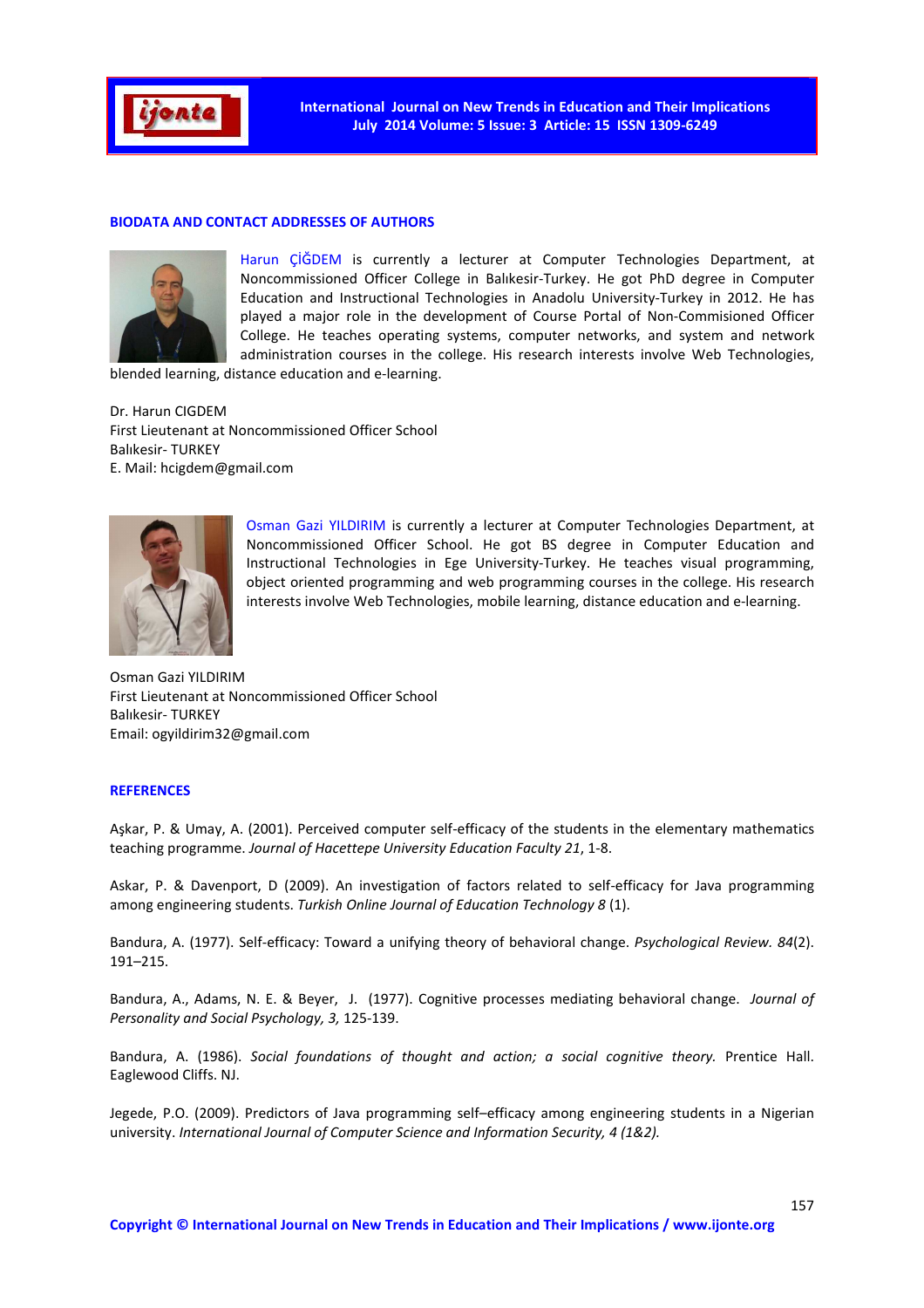

Ramalingam, V., La Belle, D. & Wiedenbeck, S. (2004). Self-efficacy and mental models in learning to program. *ACM SIGCSE Bulletin, 36* (3), 171-175.

Ramalingam, V. & Wiedenbeck, S. (1998). Development and validation of scores on a computer programming self-efficacy scale and group analysis of novice programmer self-efficacy. *Journal of Educational Computing Research, 19* (4), 367-386.

Weiedenback, S. (2005). Factors affecting the success of non-majors in learning to program. *Proceedings of the first International Workshop on Computing Education Research, Seattle,* 13-24.

Zimmerman, B.J. (1995). *Self-Efficacy and educational development in self-efficacy in changing societies*. A. Bandura (ed.) Cambridge University Press. Cambridge. pp. 203-231.

Zimmerman, B. J. (2000). Self-efficacy: An essential motive to learn. *Contemporary Educational Psychology. 25.* 82–91.

# **Appendix 1: C# Programlama Özyeterlik Ölçeği**

Aşağıda yer alan C# işlemlerini yaparken kendinize ne kadar güvendiğinizi belirtiniz. 1 (kendime hiç güvenmem) - 7 (kesinlikle kendime güvenirim).

| Kendime  | hic Kendime | Kendime cok 50/50 Kendime |   |           | Genellikle | Kesinlikle |
|----------|-------------|---------------------------|---|-----------|------------|------------|
| güvenmem | neredeyse   | hic az güvenirim          |   | biraz     | kendime    | kendime    |
|          | güvenmem    |                           |   | güvenirim | güvenirim  | güvenirim  |
|          |             |                           | 4 |           |            |            |
|          |             |                           |   |           |            |            |

1. C# kodlarını düzgün bir şekilde yazabilirim.

2. C# programlama dilinin genel yapısını ve özel kelimelerini (if, for, int vb.) anlayabilirim.

3. Mantıksal açıdan düzgün çalışan C# uygulamaları yazabilirim.

4. "Merhaba Dünya" mesajı veren bir C# uygulaması geliştirebilirim.

5. Üç sayının ortalamasını bulan bir C# uygulaması geliştirebilirim.

6. Girilen sayıların ortalamasını bulan bir C# uygulaması geliştirebilirim.

7. C#'ın mevcut metotlarını (Convert.ToDouble(), Listbox.Add() vb.) kullanabilirim.

8. Kendi C# uygulamalarımı geliştirebilirim.

9. Yabancısı olmadığım bir problemi çözebilmek için küçük çaplı bir C# uygulaması geliştirebilirim.

10. Daha önce karşılaşmadığım bir problemi çözebilmek için orta büyüklükte bir C# uygulaması geliştirebilirim.

11. Problemin detaylı bir şekilde tanımlanması durumunda, uzun ve karmaşık bir C# uygulaması geliştirebilirim.

12. C# uygulamasını, problemi parçalara ayırarak oluştururum.

13. Oluşturduğum C# uygulamasının hatalarını giderip çalışır hale getirebilirim.

14. Birkaç dosyadan (formdan) oluşan karmaşık ve uzun bir C# uygulamasının çalışma mantığını anlayabilirim.

15. Problemin çözüm yolunu bir kişi bana gösterdikten sonra bir C# uygulamasını tamamlayabilirim.

16. Kaynak olarak sadece bir C# kitabım olursa bir C# projesini tamamlayabilirim.

17. Takıldığım yerde bana yardım edecek birisi olursa bir C# projesini tamamlayabilirim.

18. Birisi bana projeye başlama konusunda yardımcı olursa bir C# projesini tamamlayabilirim.

19. C# projesini tamamlamak için çok fazla sürem olursa projeyi tamamlayabilirim.

20. Elimde sadece C#'ın kendi yardım kaynağı olması durumunda projeyi tamamlayabilirim.

21. Bir programlama projesinin herhangi bir yerinde takılırsam, bunun üstesinden gelebilmek için yollar bulabilirim.

22. Verilen bir programlama probleminin kısa sürede uygun bir çözüm yolu üretebilirim.

23. Belirli bir bitirilme süresi olan bir C# projesinde zamanımı etkin kullanabilirim.

24. Uzun ve karmaşık bir C# projesinin çalışmasını zihnimde canlandırabilirim.

25. Uzun ve karmaşık C# kodlarını daha anlaşılır bir şekilde tekrar yazabilirim.

26. Etrafımda çalışmamı engelleyen (gürültü vb.) çok fazla şey olsa bile üzerinde çalıştığım C# uygulamasına yoğunlaşabilirim.